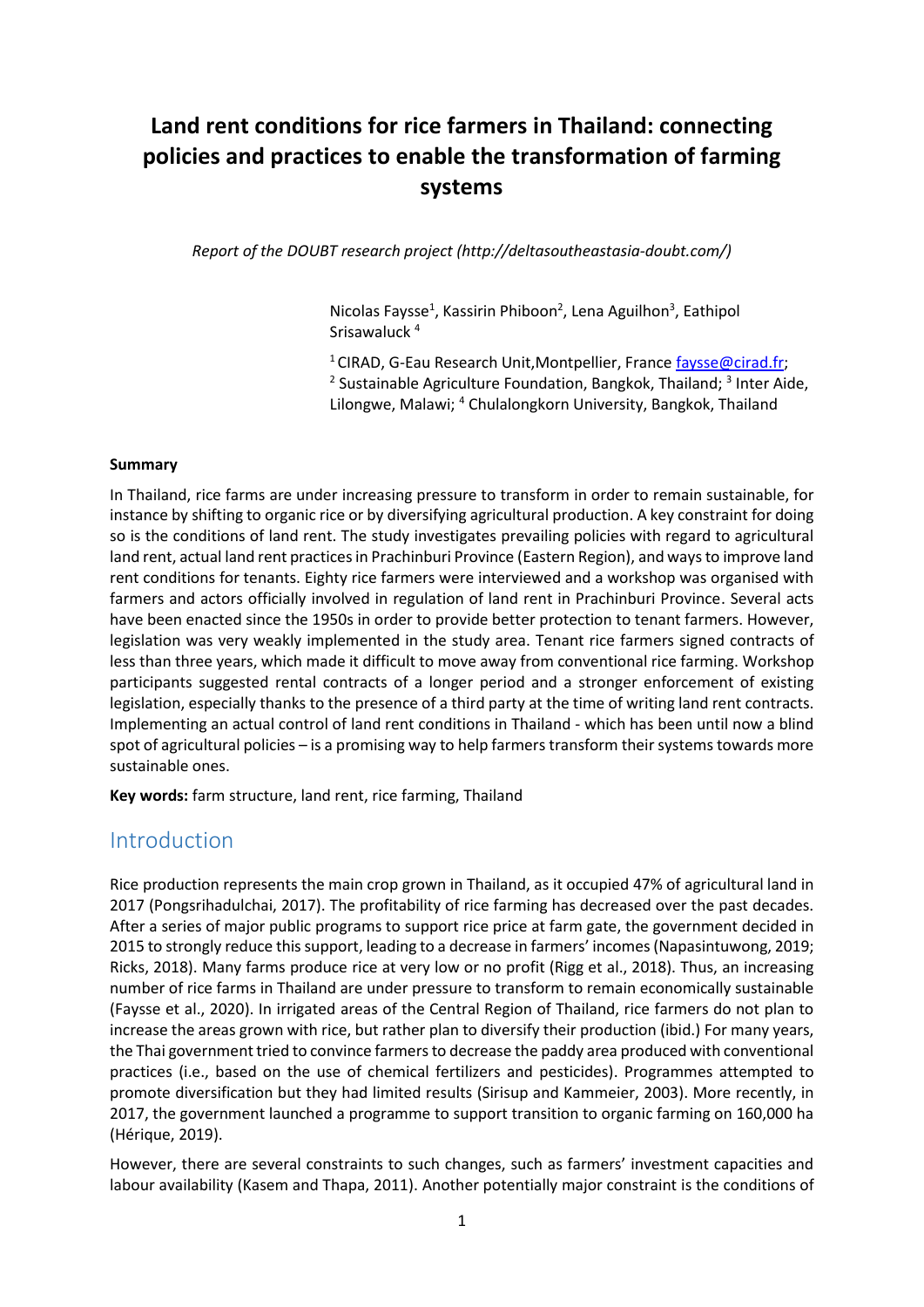land rent. According to national statistics (Office of Agricultural Economics, 2017), around 19% of agricultural land is rented and this rate has been stable over the past decade. This share is higher in rice farming areas, e.g., it reaches 38.4% in the Central Region (Sajjanand et al., 2018; Srisopaporn et al., 2015). Moving away from conventional rice farming requires making changes in the fields. For instance, shifting to organic production requires to set up buffer zones and to initiate a long-term change of soil ecosystem. In irrigated areas in Prachinburi Province (Eastern Region), growing non-rice crops often requires protecting the fields from floods, e.g., based on the costly building of levees or the uplifting of land. Faysse and Phiboon (2019) analysed a group of farmers who had raised land for a cost of 143,000 baht  $<sup>1</sup>$  per hectare, i.e., approximately ten times the annual net benefit from</sup> conventional irrigated rice farming (two cycles per year) in the study area (Faysse et al., 2020). Thus, tenant farmers need to make sure that they will keep on farming on rented fields on a period sufficiently long that it makes sense for them to undertake changes in these fields. Farmers interviewed by Faysse and Phiboon (2019) invested almost only on owned land – the few rented fields on which they had invested belonged to members of tenants' families.

Studies which investigated the linkage between the duration of land rental contracts and the investment made to improve farm land mostly focused on developed countries (e.g., Leonhardt et al., 2019). In a developing country context, contract duration of land rent was found to have an impact on tenants' propensity to invest in land (Abdulai et al., 2011) and on farming efficiency (Zhou et al., 2018). In Thailand more specifically, over the past decades, the academic debate around agricultural land tenure has mainly focused on the issue of unclear or weak land rights that farmers get from the state in previously public land (e.g., Chankrajang, 2015; Charoenratana and Shinohara, 2018). Much less attention has been paid to the legislation on land rent and on how it affects actual land rental practices.

The present study analyses the conditions under which farmers rent fields for rice cultivation, and some possible options to enhance these conditions. This analysis is based on assessing the legislation with regard to the rental of paddy fields, actual rental practices – including to what extent the official legislation is indeed implemented -, and a discussion between actors involved in land rent on possible ways to enhance land rental conditions for tenants.

## Methodology

The method was three-pronged. The first axis focused on the legislation with regard to land rent. Academic literature on the topic in English and Thai languages was reviewed. The second axis focused on actual rental practices in Bang Phluang irrigation scheme, which is located in the western part of Prachinburi Province (Eastern Region). An assessment of the land rent situation of 80 rice farmers in three subdistricts located within this scheme was done in 2017. In 2018, we interviewed eight actors in Prachinburi Province: seven members of subdistrict land lease committees and one working in a non-governmental organisation involved in agricultural development, and which intervenes in cases of conflicts between tenants and landowners. Interviewees were asked about the implementation of national policies concerning land rent and provided suggestions on how to improve the land rental conditions for tenants. Finally, in March 2019, a workshop was organised in Prachinburi Province to discuss existing challenges related to land rent and possible options to solve them. The 20 participants in this workshop were farmers, heads of villages, members of land lease committees and representatives of the Ministry of Agriculture and Cooperatives.

1

 $1$  In March 2019, 1 USD = 31.6 Thai baht.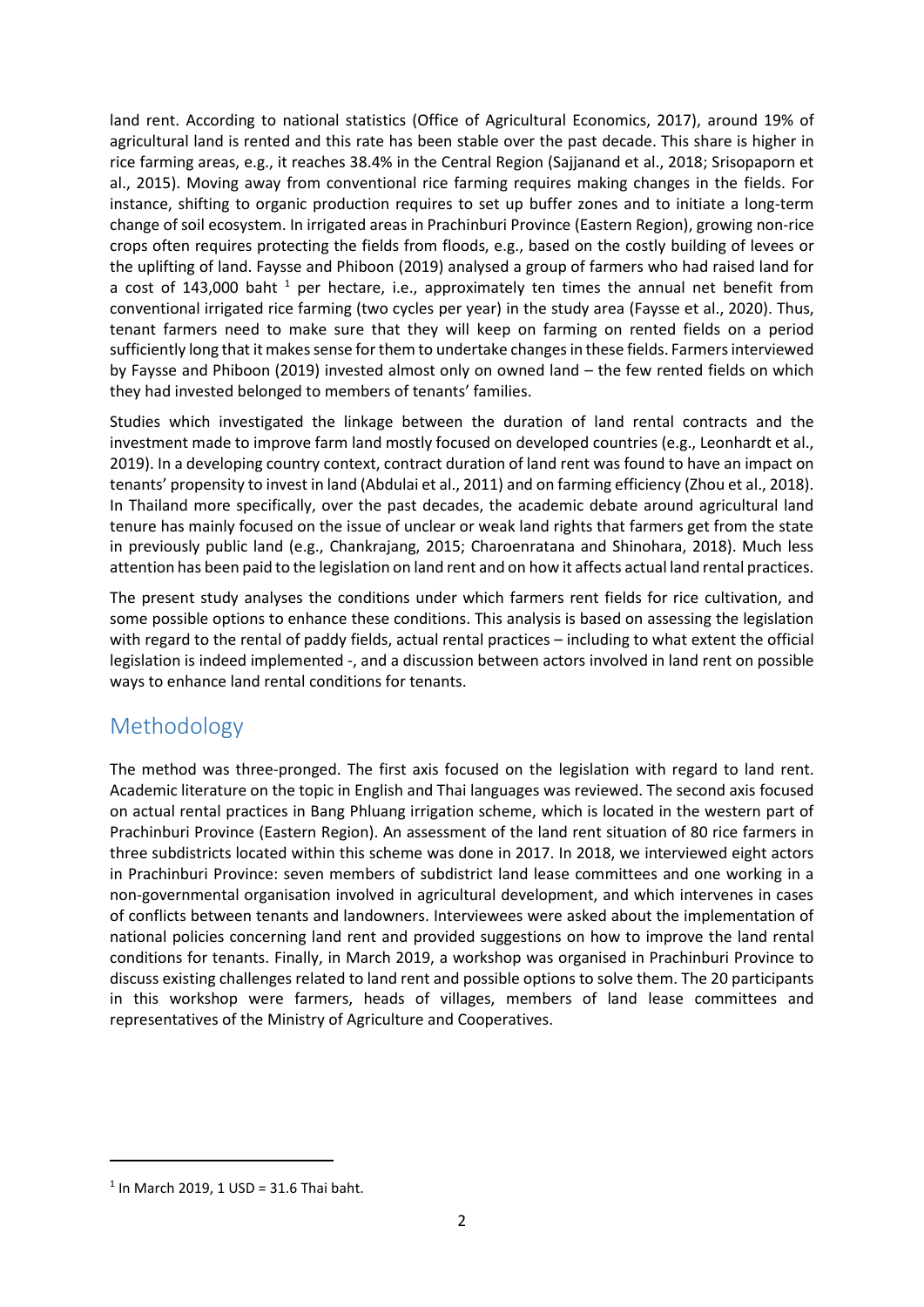## Results

#### Legislation on land rent for rice farming

Key pieces of land rights legislation in Thailand were set up in the 19th century (Larsson, 2007; Chankrajang and Vechbanyongratana, 2017). A series of acts were enacted during the past 70 years, which specifically focused on the conditions under which paddy fields are rented. In 1950, a land lease act scheduled a decrease in the price for renting paddy fields but it was not implemented (Haberkorn, 2009). The Farmers' Federation of Thailand was a strong farmers' organisation in the 1970s. After massive street protests, this organisation managed to obtain the enactment of another Land Rent Control Act in 1974. This act aimed to standardize land rent conditions. It set a decrease in the land rent price of paddy fields and a minimum duration of six years for paddy field rental contracts. It also scheduled the presence of committees at provincial level that would involve staff members of the local administration and representatives of tenants and landowners. These committees were in charge of fixing a maximum land rental fee. However, few of these committees were eventually created, one reason being the weakening of farmers' unions in Thailand, especially after a series of violent actions – including murders - against their leaders (Haberkorn, 2009).

The Land Lease for Agriculture Act of 1981 confirmed that the minimum duration for renting paddy fields should be at least six years (and if the land was rented without contract, the rental period was also deemed to length at least six years). The Act also set the creation of land lease committees at subdistrict level. Fines were defined in the case when a landowner rented land above the maximum price set by these committees. The land lease committees were in charge of checking unfarmed paddy fields and to allow tenants to farm these fields. These committees were in charge of handling any complaint about land lease issues. Finally, the Act provided the tenant with a pre-emption right in case the landowner wanted to sell the land.

The 1981 Act set criteria for landowners to be able to get back the land. In particular, landowners had to indicate their willingness to terminate the contract in writing at least one year before the end of the contract. Moreover, the lease could not come to an end unless the landowners planned to make use of land according to a list of specific purposes set in the act, such as farming by themselves or by their families.

However, as previous ones, the 1981 Act was weakly implemented. Most farmers did not know about the content of the act. Moreover, tenants who knew about it were not powerful enough to make use of this act when discussing the conditions of land rent with landowners (Krainara, 2015; Sajjanand et al., 2018). Similarly, when tensions occurred between the owner and the tenant, the tenant did not come to raise the problem at the land lease committee. One reason was that they feared that if they did so, landowners might not let them access their land in the future (ibid.). Another reason was that tenants took loans from landowners (Jearaphan, 2010). Many members of the land lease subdistrict committees had limited knowledge of the content of 1981 Act and in particular on the specific missions of their committees (Wiyaporn, 1985). Actual land rent prices were not monitored and controlled (Itsarangkul and Setthasirot, 2010; Daungbootsri, 2017).

From 2011 to 2014, the Thai government implemented a major programme to support rice prices at farm gate. Since the profitability of rice farming increased during this period, landowners organised an increase of land rental prices from 3,100-6,200 baht/ha per year before the scheme to 6,200-12,400 baht per ha per year once the scheme was implemented. In 2015, the scheme was stopped and farmers asked that land rental prices should decrease as well. The government intervened and announced a decrease in rental prices for rice farming tenants of at least 1,250 baht per ha (Jaroenjit, 2019). However, the implementation of the measure was seldom monitored.

The redaction of a new act was initiated in the 2010s. The government put forward several reasons for doing so. A first reason was the dissatisfaction of many landowners, who considered that the minimum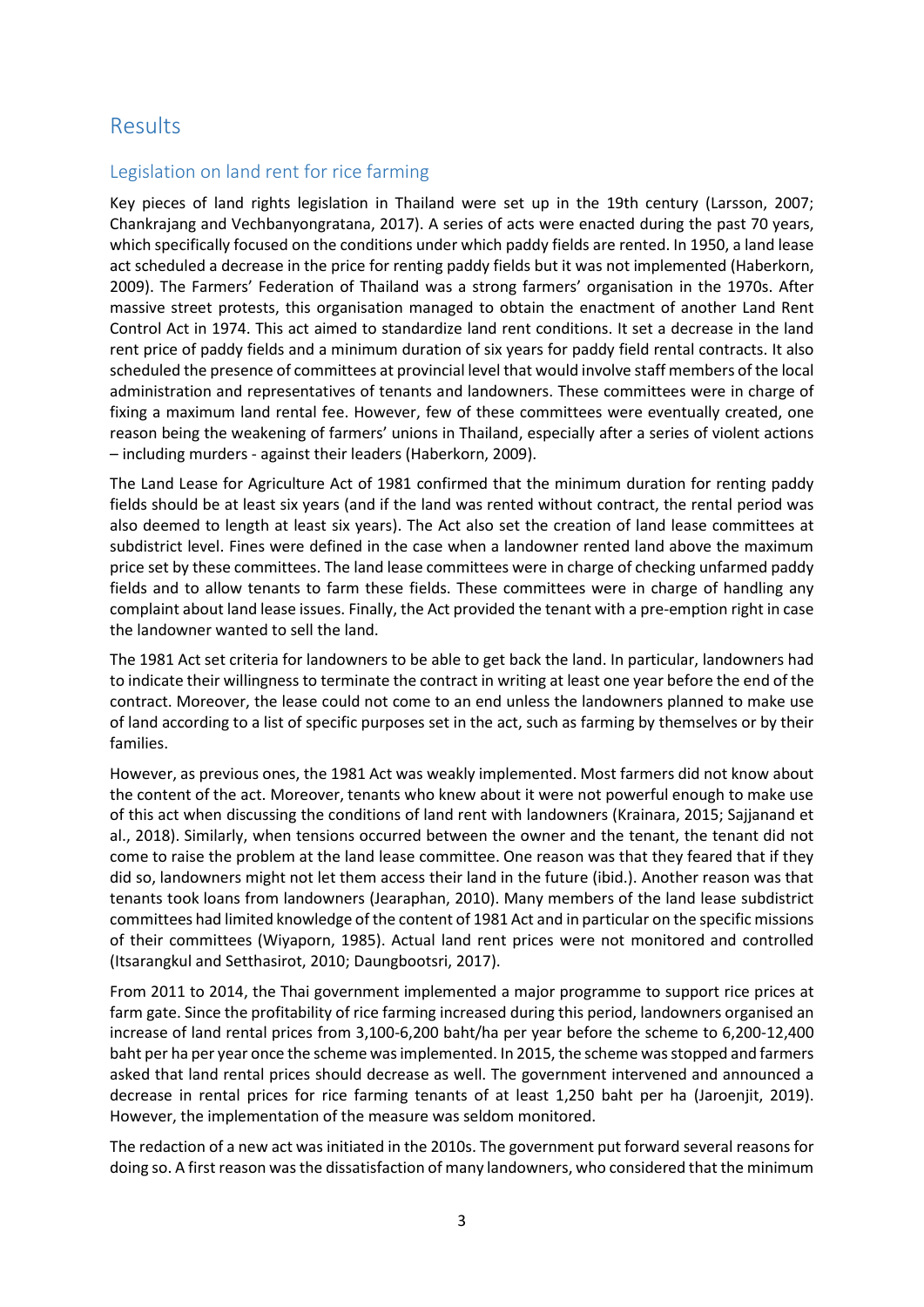duration of land rent contracts was too long. Moreover, they complained that criteria they had to meet to be able to get land back from tenants were too difficult to achieve. At that time, several studies showed that some landowners preferred not to rent out land and to leave it unfarmed (Dengsi et al., 2008; Aiemsakul et al., 2016; Thairath, 2016). The amount of unfarmed paddy fields had reached 176,000 ha in 2010 (Jaroenjit, 2019) The role of the 1981 Land Act in landowners' decisions not to rent land out is unclear as the several studies mentioned above described a very weak implementation of this act. Unfortunately, there was no structured evaluation of the actual impact of the 1981 Act. A second reason for writing a new act was that the 1981 Act prohibited non-Thai citizens to rent land but did not give sufficient details about business partnerships (Thairath, 2016).

Anoter act was enacted in 2016 and set the main following changes. First, the minimal duration of land rent contracts decreased from six to two years. Second, the 2016 Act scheduled that non-Thai citizens renting land in the frame of a business partnership should have less than 25% of the shares of this partnership.

#### Land rent in Prachinburi Province

Overall, 58% of the rice fields farmed by interviewed farmers was rented. Table 1 presents a typology of interviewed farmers according to the way they accessed land for farming rice. One third of these farmers rented all the rice fields they farmed and they had on average a smaller farmed area compared to farmers that owned part or all of their rice fields.

| <b>Types of access to land</b>                   | Number of farmers (N=80) Average farmed land (ha) |                                    |
|--------------------------------------------------|---------------------------------------------------|------------------------------------|
| Owning all the rice fields farmed                | 17                                                | 7.1                                |
| Owning some rice fields and renting 38<br>others |                                                   | (owned) and 6.4<br>4.1<br>(rented) |
| Renting all the rice fields farmed               | 25                                                | 5.5                                |

Table 1. Land access by interviewed farmers in Prachinburi Province

Among interviewees, 20 farmers rented land from family members or relatives, without a written contract and without a specific duration. The average price was 6,730 baht per ha per year. Other farmers generally signed contracts for one to three years. Thirty farmers rented from acquaintances, at an average price of 6,950 baht per ha per year. Nine farmers rented from rice traders at 6,760 baht per ha. Finally, three farmers rented land from a beverage company which had a production site in one of studied subdistricts. These three farmers rented land at an average price of 3,670 baht per ha per year. The company proposed a low price to get a good relationship with farmers. Tenants mentioned that, in case of disasters, landowners were the ones who obtained financial support granted by public offices. Tenants did not dare to raise this issue to the land lease committees for fear of losing access to land.

All informants confirmed the very weak implementation of the 1981 and 2016 land lease acts. Land lease committees met very rarely and they did so mainly to handle conflicts between a tenant and a landowner. These committees had never tried to assess the amount of unfarmed land in their subdistricts and to make this land available to tenants. In two of the three studied subdistricts, the maximum price officially set up by the committee was 6,250 baht per ha per year, whereas in the third one, the maximum price was 5,000 baht per ha per year. Thus, two thirds of interviewed tenant farmers paid a rent above the official maximum price. More generally, in the studied subdistricts, landowners were fewer than tenants and informants considered that the formers were the ones able to dictate the rental conditions.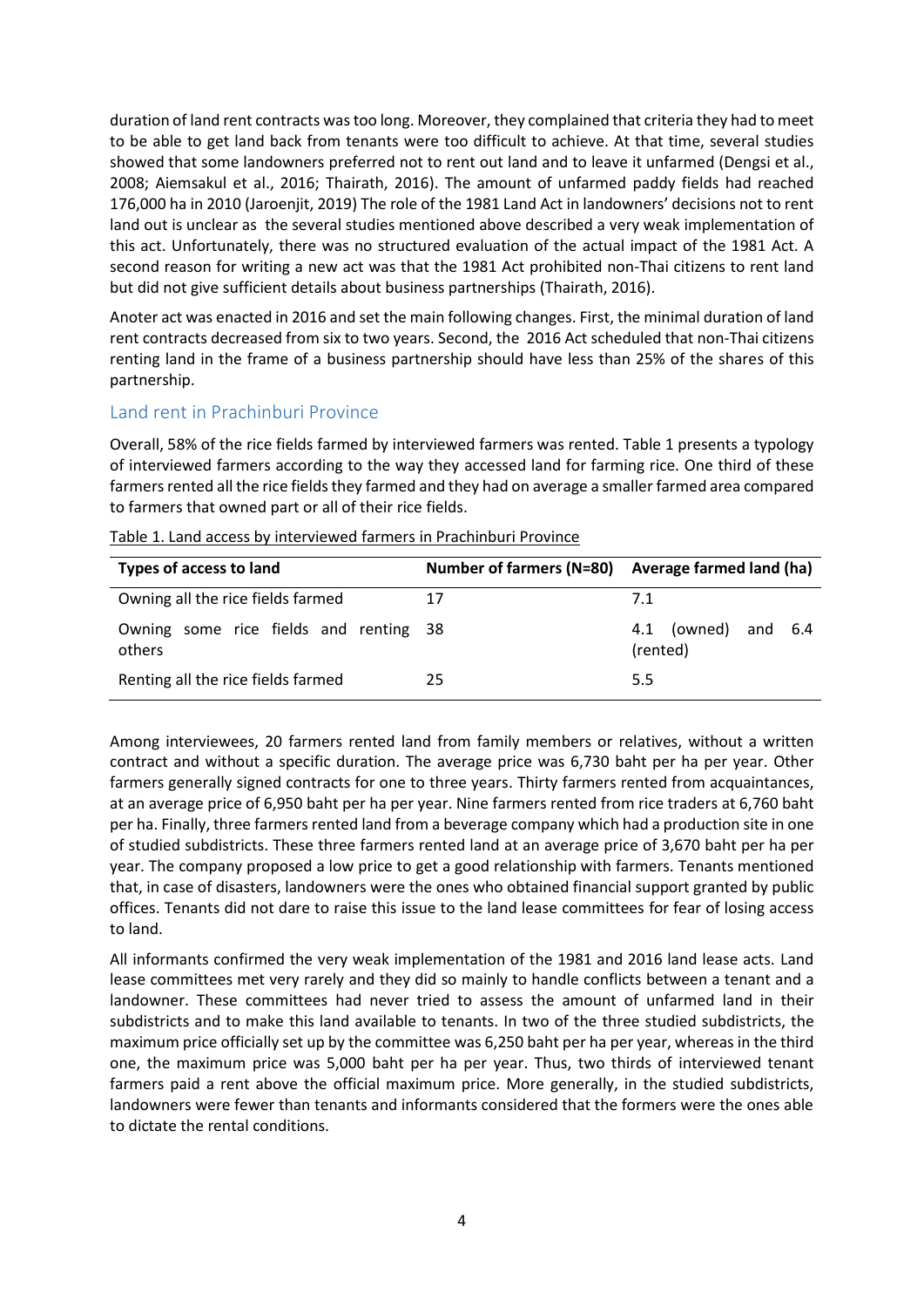#### Proposals to enhance land rent conditions

During the workshop held in Prachinburi Province, participants made three proposals in order to enhance the conditions of land rent for tenants. First, land lease committees should organise meetings to inform tenants and landowners about the dispositions of the 2016 Land Lease Act. Official land lease contract forms should also be made available. These forms should include the penalties scheduled in the 2016 Land Lease Act if the contractors violate its dispositions.

Second, at the time of writing a land rent contract, a third party (for instance a representative of subdistrict land lease committee or a lawyer working at the subdistrict administration) should be present. The registered presence of this third party should be a criterion for landowners to be able to get any support from public administration. Third, tenants should be able to choose alone the type of crops they want to grow and the land lease committees should define a maximum value for rental prices for other crops than rice. Legislation should also detail the land rent conditions when tenants aim to modify land. For instance, participants considered the situation of a tenant that would aim to make investments to protect rented fields from flooding, in order to diversify production. Participants agreed that a tenant in this situation should be able to get a rental contract of a duration of at least ten years. They thus proposed to move moving backwards compared to the shortening of the duration the contracts decided in the 2016 Act. Rent contracts of a long duration in case tenants want to invest were actually not new in the Bang Phluang irrigation scheme. In subdistricts close to the ones considered in the present study, many farmers focused on shrimp and fish farming. In these areas, farmers who wanted to rent land in order to build a pond to start raising fish and shrimp signed contracts of three to six years with owners (Aguilhon, 2017).

### **Discussion**

Having short-term rental contracts was not too much a constraint during the past decades, when rice farmers used conventional practices, since farmers did not see the need for making long-term investments in improving farming fields. In the Bang Phluang irrigation scheme, farmers using conventional practices to grow rice used the same practices on owned land and on rented land (Aguilhon2017). However, nowadays, these short-term contracts have become a major impediment for farmers to transform their farming systems.

The issue of supporting contracts of a longer duration has not yet become visible at national level. The discussion that took place during the preparation of the 2016 Act focused on the issue of controlling how foreigners access land and on the need to decrease the amount of unfarmed land. It did not encompass the issue of facilitating changes in rice farms using conventional production practices. Facilitating changes in rice farming systems will require changes in the legislation.

Besides, a thorough evaluation should be made about the reasons for the presence of unfarmed land, and to what extent land rental conditions indeed limit landowners' incentives to rent out their land. Anyway, limiting the amount of unfarmed land does not necessarily require limiting the regulation on land rent as it can be achieved with other policy tools, such as land taxes (an option actually discussed in Thailand, Thairath, 2016). Such type of intervention would not be novel in Thailand as, under the reign of King Chulalongkorn (1868–1910), a law was passed that required landowners to use land or to lose ownership (Haberkorn, 2009).

Actually, several dispositions of the Land Lease Acts in Thailand are comparable to what has been implemented in France, in particular a minimum duration of land rent, the definition at local level of a maximum rental fee by a committee involving representatives of state administration, tenants and landowners(Barral and Pinaud, 2017). Several other countries of the European Union have also similar policies (Ciaian et al., 2012). However, the difference resides in the degree of implementation – and this relates to the capacity of actors representing the interests of tenants to make sure that indeed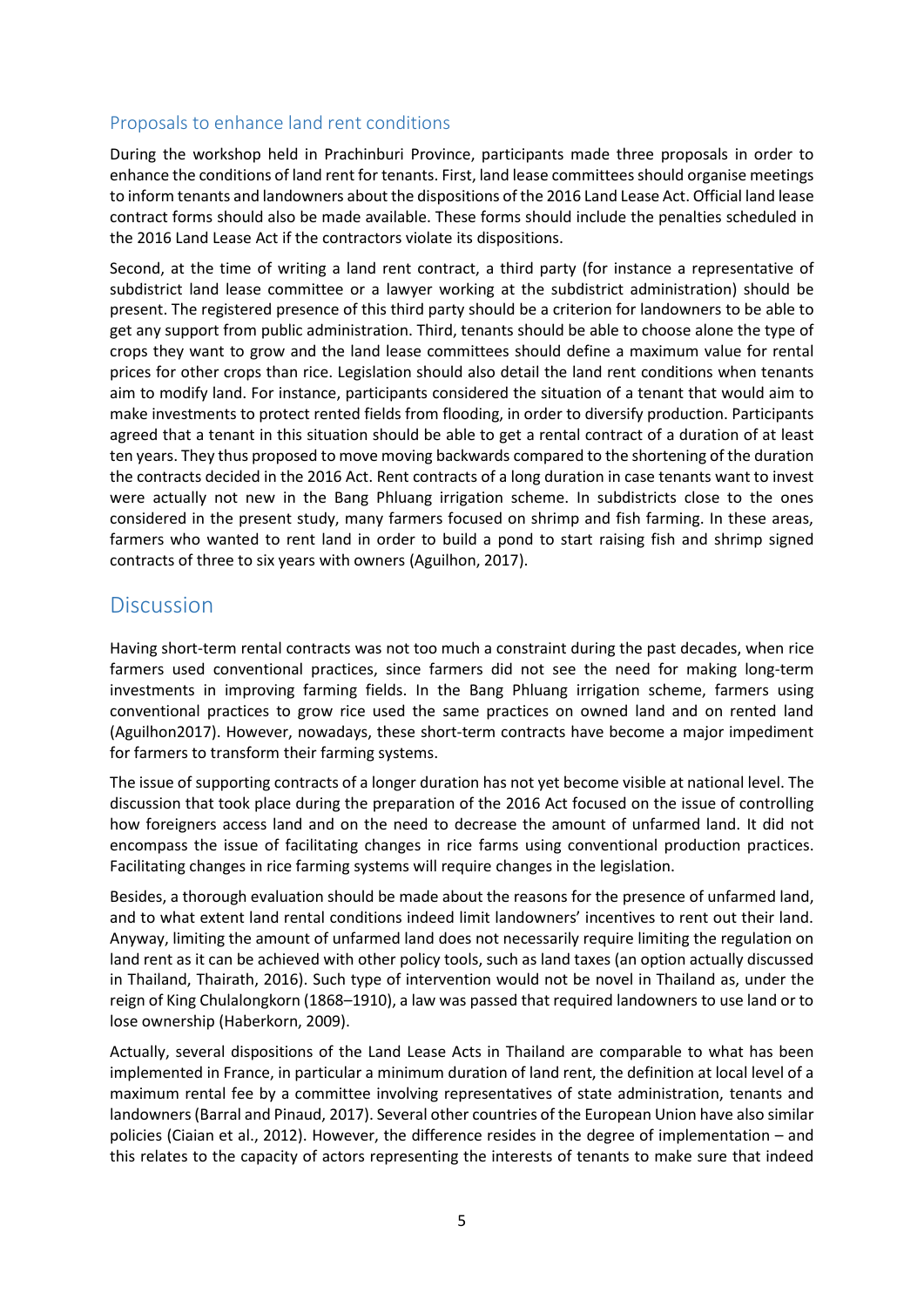laws are implemented. This capacity appears to have been missing in Thailand since the first act was enacted in 1974.

The issue of land rent is not the only one calling for a support to change in farm structures. The farming sector in Thailand faces massive changes, especially because of the ageing of the farming population (Ruiz Salvago et al., 2019). A promising axis of intervention in order to increase the sustainability of farms in regions currently focusing on paddy production is the installation of young farmers. Policies have recently emerged in Thailand on this topic (Faysse et al., 2019). These two issues are related: offering better conditions for farmer tenants, especially with regard to the duration of rental contract – can be one element of policies to support the installation of young farmers, who need land to be able to get sufficient income but who generally do not have sufficient capital to purchase land.

## Conclusion

The rice production areas of Thailand have to "reinvent" themselves in order to meet the challenges facing them. The Thai government is aware of this need, as the programme to shift to organic farming suggests. However, the issue of land rent conditions has not yet been integrated as part of a pathway to change conventional rice farming systems. Moreover, the regulation of land rental conditions was a highly political topic 50 years ago and still remains so. The design and the actual implementation of policies policies enabling enhanced conditions for tenants will likely require strong farmers' organisations able to genuinely represent the interests of tenants, both at local and at national level.

### References

Abdulai, A., Owusu, V., & Goetz, R. (2011). Land tenure differences and investment in land improvement measures: Theoretical and empirical analyses. *Journal of Development Economics, 96(1), 66-78.*

Aguilhon, L. 2017. *Agricultural Dynamics in the Bang Pakong River Basin: Interrelationship between Family Dynamics, Access to the Market and Water Management*. Master Thesis, University of Montpellier, Montpellier, France.

Aiemsakul, G., Pantavisid, S. & Prebprom, S. (2016). Analysis of the distribution of land in the agriculture sector of Thailand [in Thai]. *Srinakharinwirot Research and Development (Journal of Humanities and Social Sciences).* 15 (8).

Barral, S., & Pinaud, S. (2017). Accès à la terre et reproduction de la profession agricole*. Revue Française de Socio-Économie,* (1), 77-99.

Chankrajang, T. (2015). Partial land rights and agricultural outcomes: evidence from Thailand. *Land Economics*, 91(1), 126-148

Chankrajang, T and Vechbanyongratana, J. 2017. A Brief Economic History of Land Rights in Thailand: From the Sukhothai Period to the End of King Chulalongkorn's Reign*. The Economic and Social Transformation of Thailand in Historical Perspective*, 18. Bangkok: Saksopha Press.

Charoenratana, S., & Shinohara, C. (2018). Rural farmers in an unequal world: Land rights and food security for sustainable well-being. *Land Use Policy*, 78, 185-194.

Ciaian, P., Kancs, D. A., Swinnen, J. F., Van Herck, K., & Vranken, L. (2012). Rental market regulations for agricultural land in EU member states and candidate countries (No. 545-2016-38752).

Daungbootsri, A. (2017). *The Land Rental Market in Thai Agriculture and its Impact on Household Welfare* [in Thai]. Thailand Research Fund.

Dengsi, M., Wanmali, W., Raksapon, M. (2008). *Conditions of lease of agricultural land* [in Thai]. Thai Research Fund Report, Bangkok: Thailand.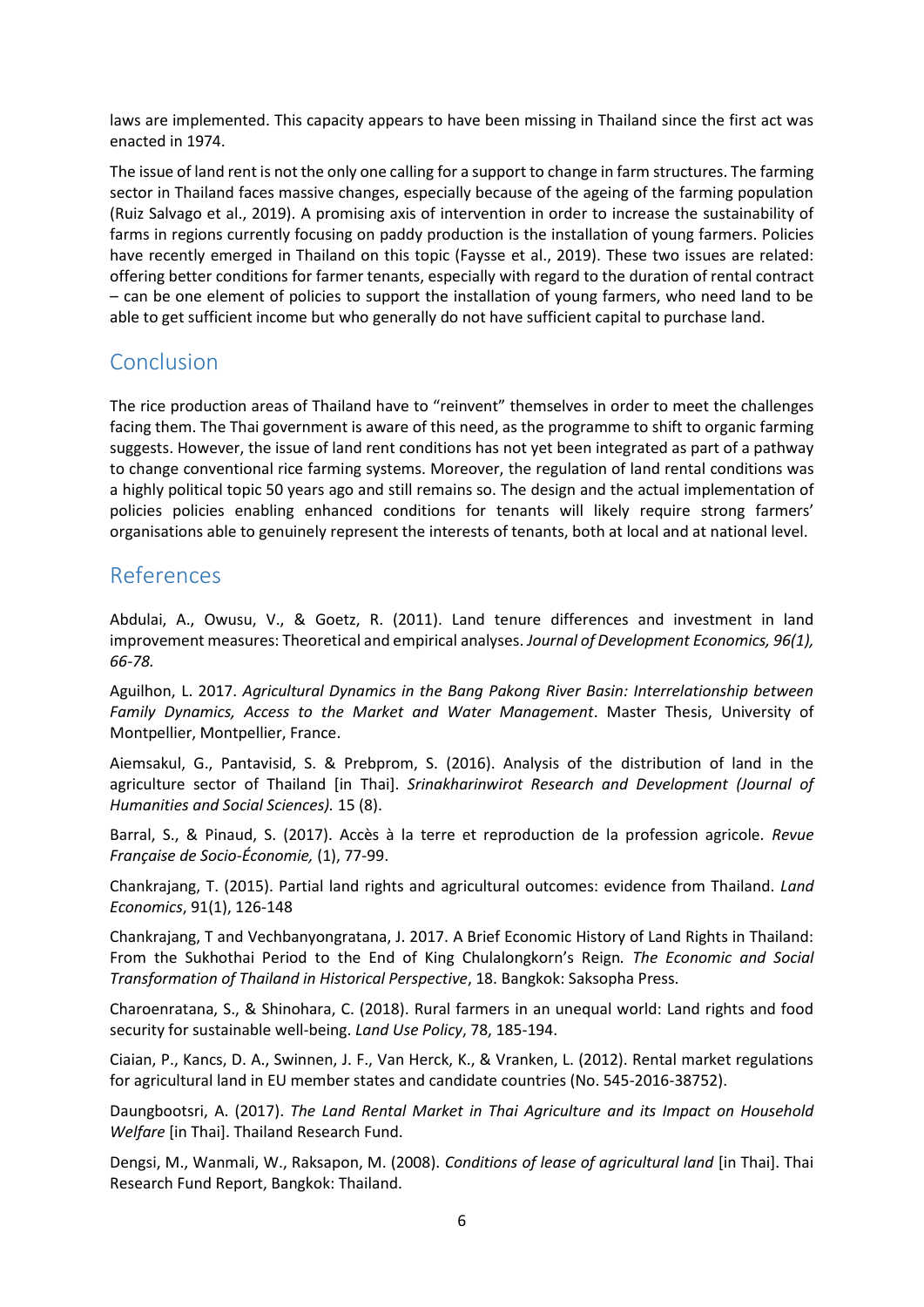Faysse, N., Phiboon, K. 2019. Building capacities for change: Farmers moving away from conventional rice farming in Prachinburi Province, Thailand. *Journal of Community Development Research* 12(4): 57- 67.

Faysse, N., Aguilhon, L., Phiboon, K., Purotaganon, M. 2020. Mainly farming…but what's next? The future of irrigated farms in Thailand. *Journal of Rural Studies*.

Faysse, N., Phiboon, K., & Filloux, T. (2019). Public policy to support young farmers in Thailand. *Outlook on Agriculture*, DoI. 0030727019880187.

Haberkorn, T. (2009). An unfinished past: Assassination and the 1974 Land Rent Control Act in Northern Thailand. *Critical Asian Studies*, 41(1), 3-35.

Hérique, O. (2019). *National program for organic rice farming in Thailand. To what extent the program strengthens the organic agricultural sector?* Master thesis, Le Mans University, France.

Itsarangkul, A. & Setthasirot, B. (2010). *Opportunity to access Land* [in Thai]. Thailand Development Research Institute Foundation.

Jaroenjit, J. (2019). Legal Measures Governing the Lease of Agricultural Land [in Thai] (2019). *Journal of MCU Peace Studies* 7(2): 527-542.

Jearaphan, K. (2010). Land Lease for Agriculture B.E.2524 [in Thai] Judicial Training Institute, Court of Justice.

Kasem, S., & Thapa, G. B. (2011). Crop diversification in Thailand: Status, determinants, and effects on income and use of inputs. *Land Use Policy*, 28(3), 618-628.

Krainara, C., (2015). *Sustainable Competitiveness Development for Rice Commodity and Rice Farmers in Central Region of Thailand* [in Thai]. Conference Paper: Sustainable Agriculture. Asian Institute of technology.

Larsson, T. (2007). Intertextual relations: The geopolitics of land rights in Thailand. *Political Geography*, 26(7), 775-803.

Leonhardt, H., Penker, M., & Salhofer, K. (2019). Do farmers care about rented land? A multi-method study on land tenure and soil conservation. *Land use policy*, 82, 228-239.

Napasintuwong, 0. (2019). Rice Economy of Thailand. Agricultural and Resource Economics Working Paper No. 2562/1. Kasetsart University, Bangkok.

Office of Agricultural Economics (2017). 2017-2036 *Agricuture and Cooperative Strategy*. Downloaded from http://www.oae.go.th/view/1/Publications/EN-US, november 2019.

Pongsrihadulchai, A. 2017. *Thailand's rice industry and current policies towards high value rice products*. FFTC Agricultural Policy Article.

Ricks, J.I. 2018. Public choice, institutional change, and rural subsidies: Politics and the price of rice in Thailand. *Journal of Contemporary Asia* 48(3): 395-418.

Rigg, J., A. Salamanca, M. Phongsiri, and M. Sripun. 2018. More farmers, less farming? Understanding the truncated agrarian transition in Thailand. *World Development* 107: 327-337.

Ruiz Salvago, M., K. Phiboon, N. Faysse, and T.P.L. Nguyen. 2019. Young people's willingness to farm under present and improved conditions in Thailand. *Outlook on Agriculture*, DOI: 10.1177/0030727019880189.

Sajjanand, S., Srisaowalak, O., Karawaek, S. (2018). A comparative study of production efficiency between land owners and tenants in agricultural production in Thailand: the case study of Suphanburi, Kanchanaburi, Nakhon Sawan, and Nakhon Ratchasima Province [in Thai]. *Suthiparithat*, 32 (102), 86- 97.